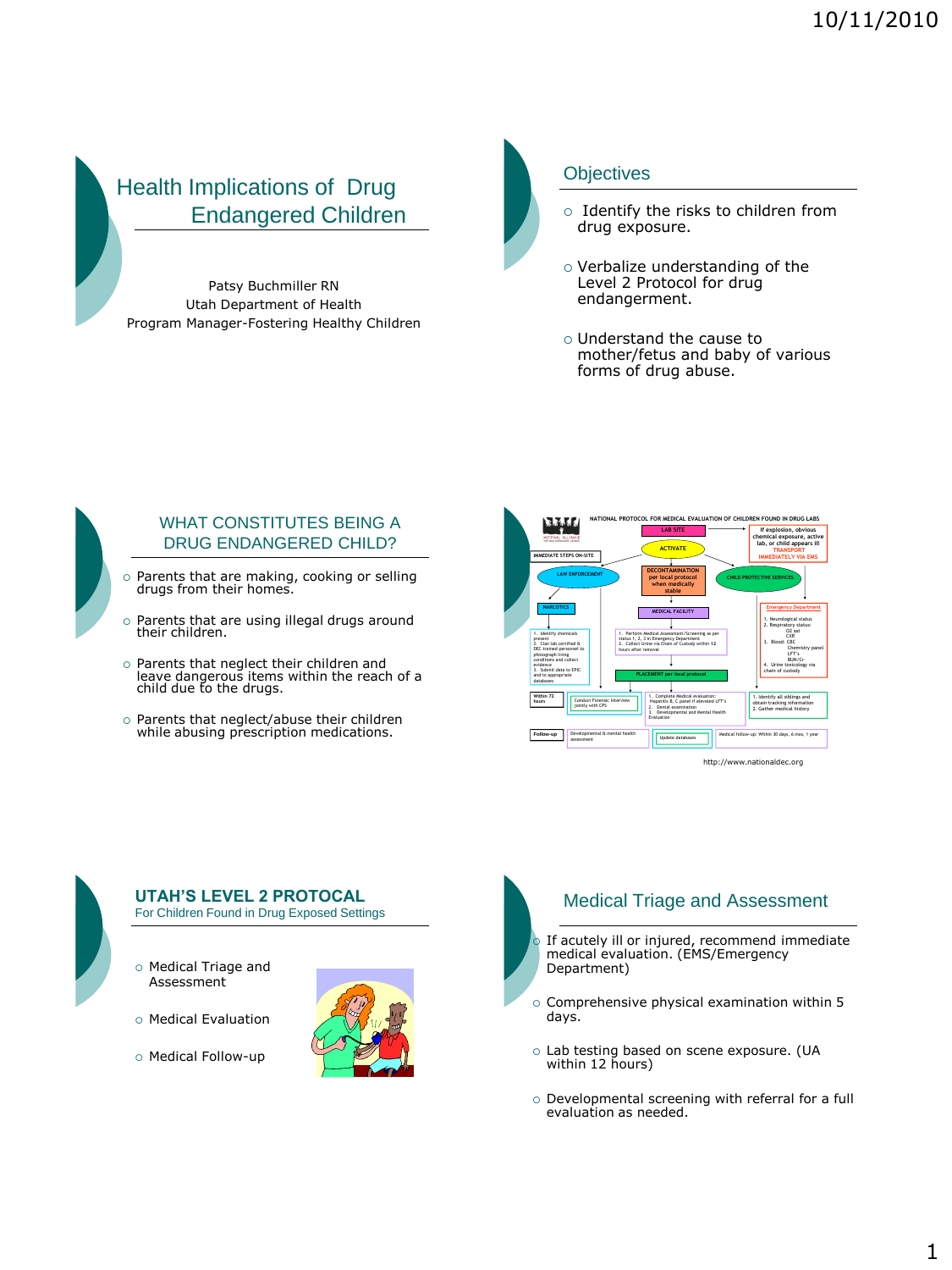## Comprehensive Medical Examination

- o Head to toe exam
- o Based on scene information lab tests may include: CBC, lead screen, Chemistry, STD testing , Hepatitis, HIV
- Use of Chain of Evidence protocols is imperative for blood, cultures or hair.

Medical Follow-up

 Repeat medical evaluation in 30 days, 6 months and 1 year. Connect with a consistent medical provider.

- Follow up developmental evaluations as needed based on the initial screening and/or evaluation.
- Follow up mental health interventions and assessments as needed.
- Any specialty referrals as indicated (sex abuse, ENT, cardiac, dermatology, etc.)

## Effects of Alcohol Abuse

"Alcohol causes more damage to the developing brain of a baby than any other illegal substance."  $\kappa$ 

| Mother:              | <b>Fetus and Baby:</b>            |
|----------------------|-----------------------------------|
| Depression           | <b>Heart Defects</b>              |
| Poor Nutrition       | <b>Facial Changes</b>             |
| Low Self-esteem      | Low Birth Weight                  |
| STD, HIV/AIDS        | Learning and Behavior<br>Problems |
| Infections           | Fetal Alcohol Syndrome            |
| Poor Decision Making |                                   |

## Effects of Tobacco Abuse

### **Mother**

Addiction/dependence

Nicotine withdrawal (headache, nervousness, poor concentration, irritability)

Low birth weight SIDS

**Baby**

Aggravates Asthma and other lung conditions

Miscarriage

Blood Clots

Cancer

Asthma



## Effects of Marijuana Abuse:

**Mother:** Asthma/other lung conditions

Cancer lung/throat

Fertility issues

Amotivational Syndrome (apathy, poor short term memory, difficulty concentrating, disinterest in goals)

#### **Baby:**

Aggravates Asthma/lung problems from second hand smoke



Irregular Heart Beat Poor Decision Making

Effects of Cocaine Abuse:

#### **Fetus or Baby:**

Pre-maturity

Heart Attack and Stroke

Long term effect on learning

Abuse

Neglect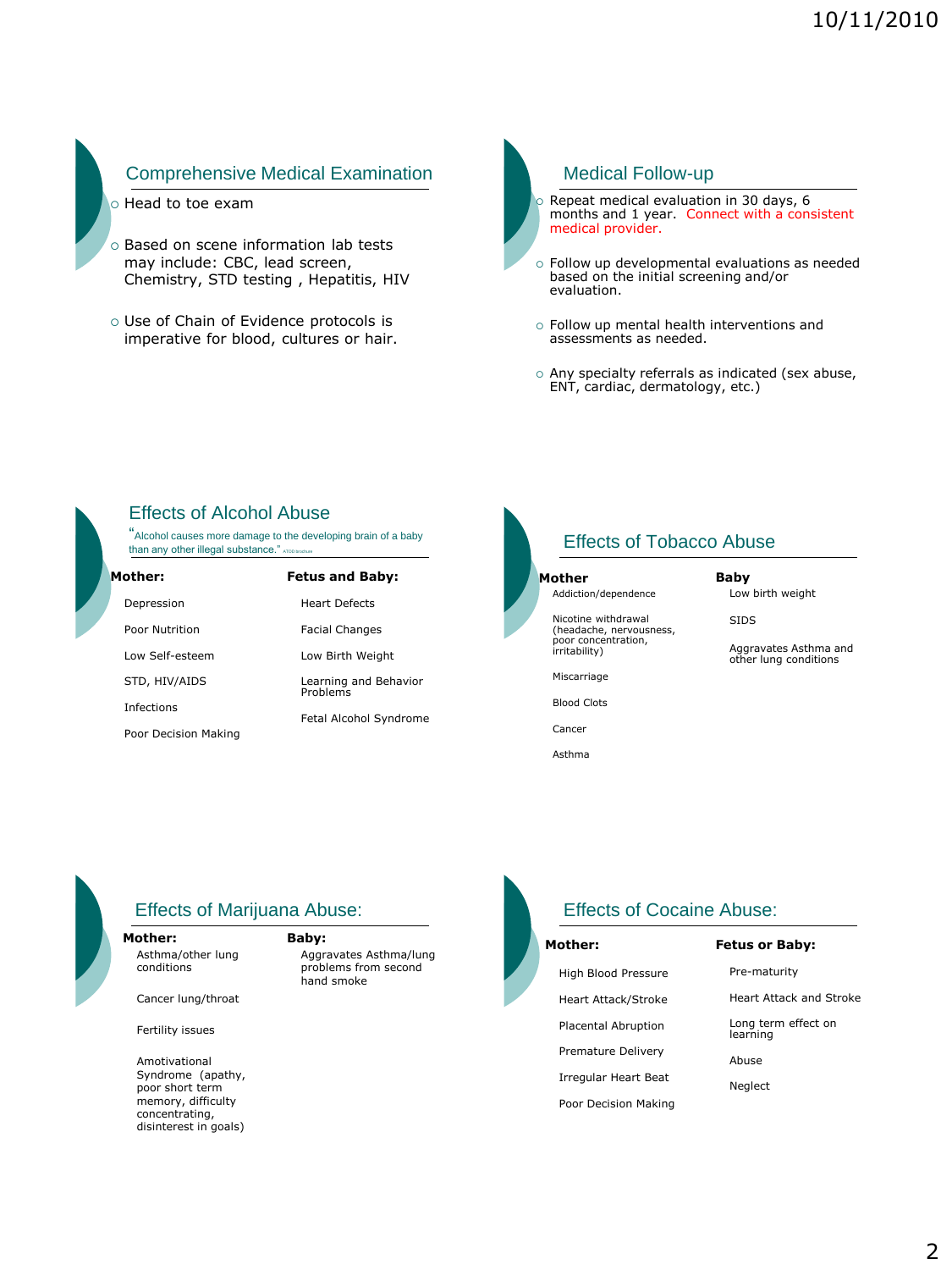# Effects of Methamphetamine Abuse

| Mother:              | <b>Fetus and Baby:</b> |
|----------------------|------------------------|
| Addiction/dependence | Low Birth Weight       |
| Depression           | Abuse                  |
| Poor nutrition       | Neglect                |
| Dental Problems      |                        |
| Poor decision making |                        |
| Sleep Problems       |                        |

# Effects of Narcotics

| Mother:                |  |
|------------------------|--|
| Addiction/dependence   |  |
| Depression             |  |
| Low Self-esteem        |  |
| Poor Decision Making   |  |
| STD/HIV/AIDS/Hepatitis |  |
| Death                  |  |

**Fetus and Baby:** Low Birth Weight Withdrawal Syndrome Abuse Neglect



# Effects of Solvent Exposure

| Mother                                                | Baby                         |
|-------------------------------------------------------|------------------------------|
| Miscarriage                                           | Prematurity                  |
| Damage to heart,<br>kidney, liver and bone<br>marrow. | Microcephaly (small<br>head) |
|                                                       | Developmental delays         |
| Death                                                 |                              |

Learning problems

### Effects of Alcohol, Tobacco, and Other Drugs (ATOD) on Breast Feeding

- o Children exposed to alcohol, tobacco and other drugs of abuse may experience: Jitteriness
	- o Irritability
	- o Reduced weight gain
	- Poor sleep patterns
	- Diarrhea, vomiting
	- Poor growth
	- Weak Reflexes



## **KEY POINT TO REMEMBER**

Mothers who stop using Alcohol, Tobacco and Drugs of Abuse at any time during pregnancy increase the chance that their baby will be born healthy.



## Substance Abuse Treatment

- $\circ$  State and Federal laws require that all treatment programs receiving public dollars give priority admission to pregnant women.
- $\circ$  Required to begin treatment within 48 hours or refer out.
- $\circ$  Information may not be shared with others.